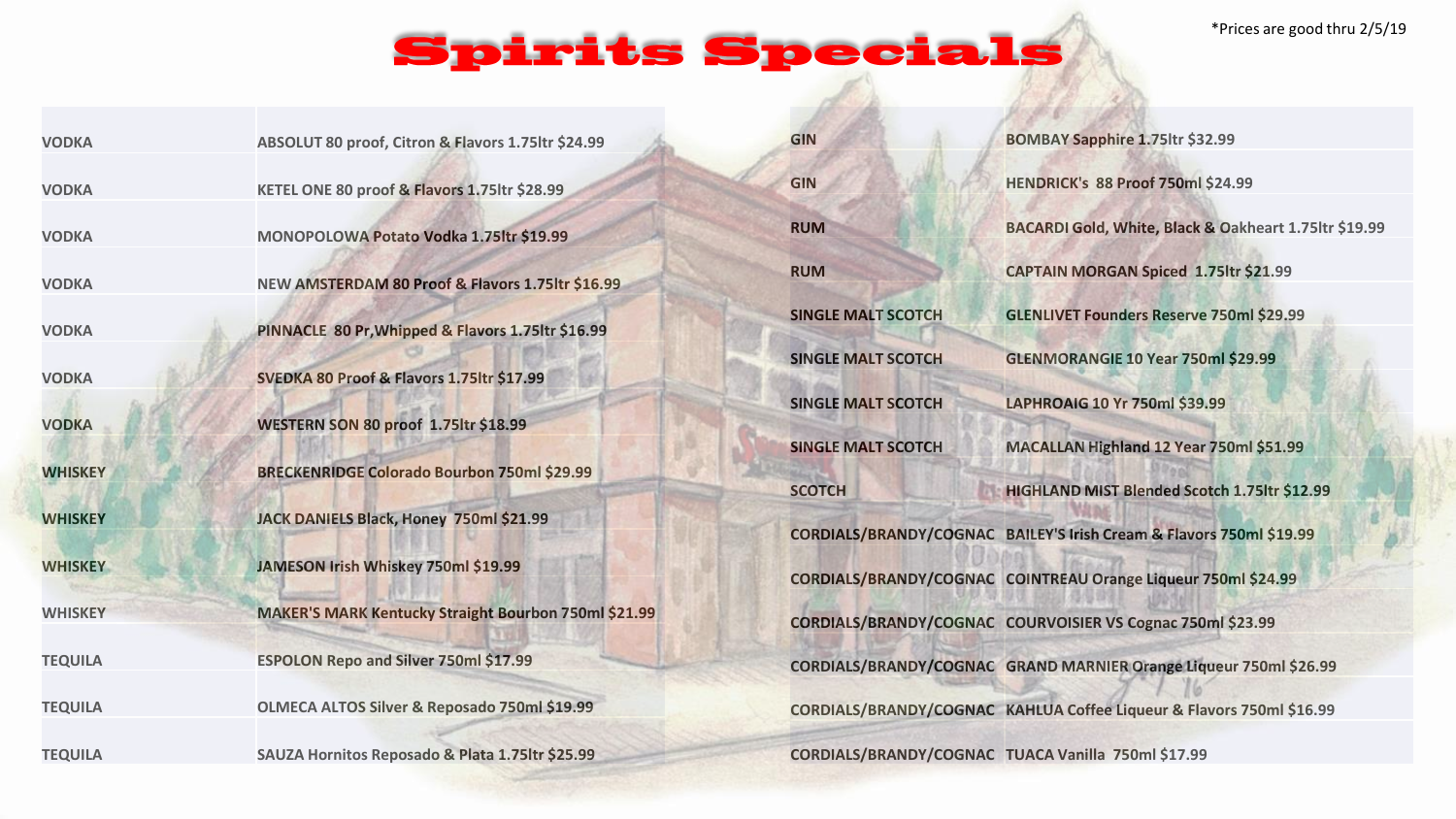## **Wine Specials**

**DOMESTIC MEIOMI Pinot Noir 750ml \$19.99**

**DOMESTIC MONDAVI BOURBON BARREL Cabernet and Chardonnay 750ml \$12.99**

**DOMESTIC OLD SOUL All Types 750ml \$9.99**

**DOMESTIC PINE RIDGE Chenin Blanc - Viognier 750ml \$9.99**

**DOMESTIC UNDERWOOD All Types 750ml \$9.99**

**IMPORT CUNE Rioja Crianza 750ml \$12.99**

**IMPORT PRISMA Sauvignon Blanc 750ml \$9.99**

**IMPORT RUFFINO Chianti DOCG 750ml \$7.99**

**IMPORT RUFFINO Lumina Pinot Grigio 750ml \$7.99**

**IMPORT RUFFINO Orvieto Classico 750ml \$7.99**

**IMPORT SAINT COSME Cotes du Rhone 750ml \$14.99**

**IMPORT ZACCAGNINI Montepulciano d'Abruzzo 750ml \$13.99**

| <b>ROSE</b>      | <b>GERARD BERTRAND Rose Cotes Du Roses 750ml \$14.99</b> |
|------------------|----------------------------------------------------------|
| <b>ROSE</b>      | <b>UNDERWOOD Rose Oregon 750ml \$9.99</b>                |
|                  | SPARKLING COOKS All Types 750ml \$7.99                   |
|                  | SPARKLING LA MARCA Prosecco 750ml \$12.99                |
|                  | SPARKLING MARTINI & ROSSI Asti 750ml \$10.99             |
| <b>1.5 LITER</b> | <b>BAREFOOT All Types 1.5ltr \$9.99</b>                  |
| <b>1.5 LITER</b> | CK MONDAVI All Types 1.5ltr \$8.99                       |
| 1.5 LITER        | LA VIEILLE FERME Blanc & Rouge 1.5ltr \$11.99            |
| <b>1.5 LITER</b> | REX GOLIATH All Types 1.5ltr \$7.99                      |
| <b>BOXED</b>     | <b>BIG HOUSE All Types 3Ltr \$16.99</b>                  |
| <b>BOXED</b>     | CARA MIA All Types 3Ltr \$15.99                          |
| <b>BOXED</b>     | CARMINA LUNA Red & White - Staff Favorite! 3Ltr \$13.99  |
|                  |                                                          |

**BOXED PEPPERWOOD All Types 3Ltr \$15.99**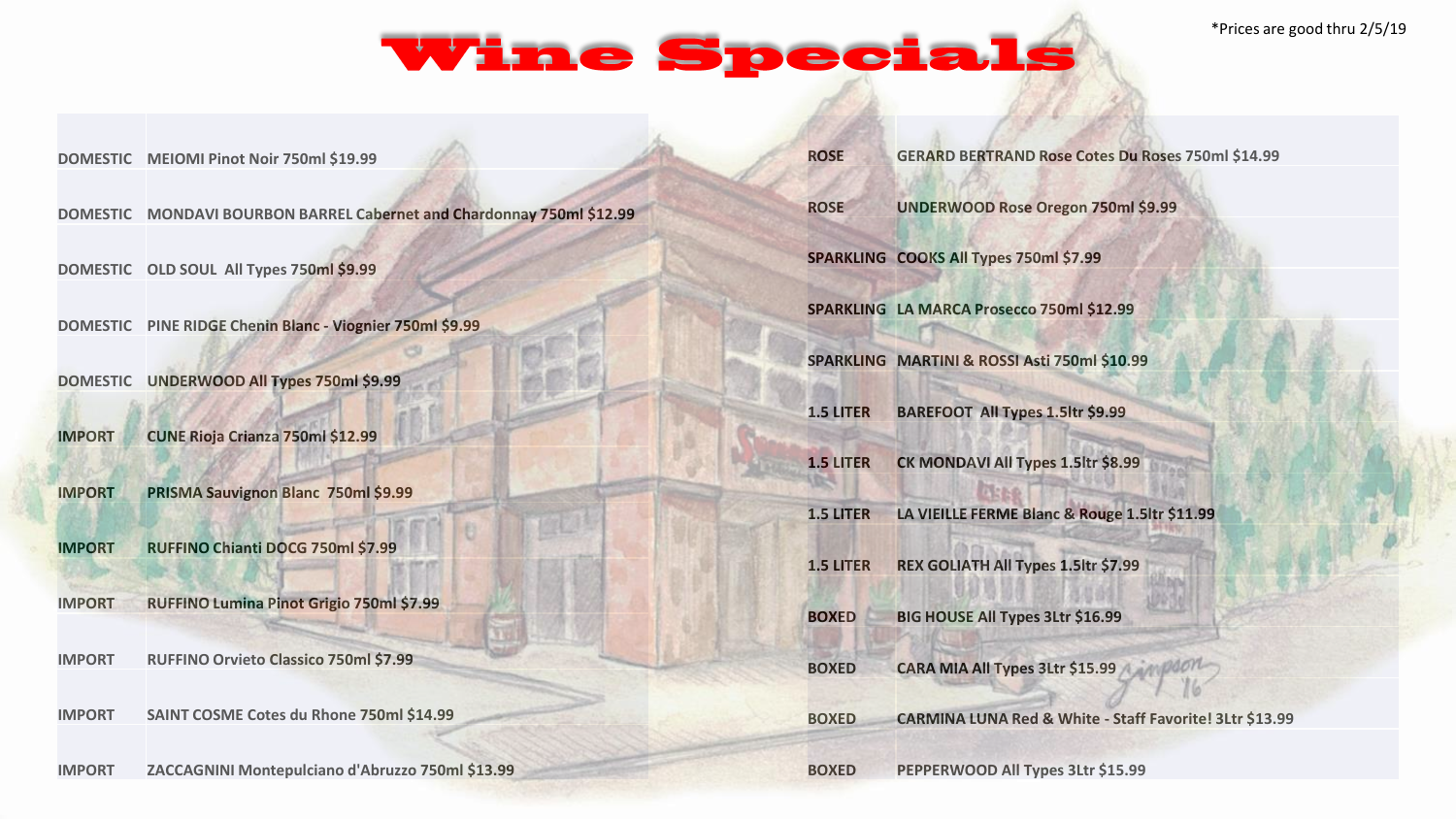## Beer Specials

| <b>DOMESTIC BEERS</b> | BUDWEISER Regular & Light 20pk Bottles \$14.99                  |
|-----------------------|-----------------------------------------------------------------|
| <b>DOMESTIC BEERS</b> | <b>BUDWEISER Regular &amp; Light 24pkc Cans \$15.99</b>         |
| <b>DOMESTIC BEERS</b> | <b>BUDWEISER Regular, Light 24pk Bottles \$18.99</b>            |
| <b>DOMESTIC BEERS</b> | BUDWEISER Regular & Light 24pkc 8oz Cans \$9.99                 |
| <b>DOMESTIC BEERS</b> | BUSCH Regular, Light 30pk Cans \$14.99                          |
| <b>DOMESTIC BEERS</b> | COORS Light & Banquet 18pk Bottles \$13.99                      |
| <b>DOMESTIC BEERS</b> | COORS Extra Gold 30pk Cans \$14.99                              |
| <b>DOMESTIC BEERS</b> | COORS Light & Banquet 24pkc Cans \$17.99                        |
| <b>DOMESTIC BEERS</b> | KEYSTONE Light, Ice 30pk Cans \$14.99                           |
| <b>DOMESTIC BEERS</b> | MICHELOB Ultra 24pkc Cans \$22.99                               |
| <b>DOMESTIC BEERS</b> | MILLER Lite, MGD 18pk Bottles \$13.99                           |
| <b>DOMESTIC BEERS</b> | MILLER High Life & Light 30pk Cans \$15.99                      |
| <b>DOMESTIC BEERS</b> | MILLER Lite Only! 24pkc Cans \$16.99                            |
| <b>DOMESTIC BEERS</b> | NATURAL Light & Ice 30pk Cans \$14.99                           |
| <b>DOMESTIC BEERS</b> | PABST Regular 30pk Cans \$17.99                                 |
| <b>DOMESTIC BEERS</b> | <b>ROLLING ROCK 18pkc Cans \$9.99</b>                           |
| <b>DOMESTIC BEERS</b> | ROLLING ROCK & Rock Green Light 18pk Bottles \$9.99             |
|                       | COLORADO MICRO 14'ers Select Types 6pk Cans \$8.99              |
|                       | <b>COLORADO MICRO ACIDULOUS All Types 6pk Cans \$10.99</b>      |
|                       | <b>COLORADO MICRO BOULDER BEER Select Types 6pk Cans \$7.99</b> |

| <b>COLORADO MICRO</b>                 | COPPER KETTLE Sampler 12pk Cans \$14.99                                                 |
|---------------------------------------|-----------------------------------------------------------------------------------------|
| <b>COLORADO MICRO</b>                 | <b>EDDYLINE Select Types 6pk 16oz Cans \$8.99</b>                                       |
| <b>COLORADO MICRO</b>                 | <b>ELEVATIONS BEER CO Select Types 6pkc Cans \$7.99</b>                                 |
| <b>COLORADO MICRO</b>                 | <b>GOOD RIVER Select Types 6pk Cans \$8.99</b>                                          |
| <b>COLORADO MICRO</b>                 | <b>LIQUID MECHANICS Select Types 6pk Cans \$9.49</b>                                    |
| <b>COLORADO MICRO</b>                 | <b>MAMA BEARS All Types 6pk Cans \$7.99</b>                                             |
| <b>COLORADO MICRO</b>                 | NEW BELGIUM Select Types 12pk Bottles & Cans \$14.99                                    |
| <b>COLORADO MICRO</b>                 | <b>ODELL'S All Types 12pkc Bottles Or Cans \$14.99</b>                                  |
| <b>COLORADO MICRO</b>                 | <b>ODYSSEY BEERWERKS Select Types 6pk Cans \$7.49</b>                                   |
| <b>COLORADO MICRO</b>                 | PIKES PEAK Select Types 6pk Cans \$8.99                                                 |
| <b>COLORADO MICRO</b>                 | <b>SANITAS BREWING Select Types 6pk Cans \$8.49</b>                                     |
| <b>COLORADO MICRO</b>                 | SKA Select Types 6pk Cans \$7.99                                                        |
| <b>COLORADO MICRO</b>                 | <b>TOMMYKNOCKER Select Types 6pk Cans \$7.99</b>                                        |
| <b>COLORADO MICRO</b>                 | <b>UPSLOPE BREWING All Types (except Samplers) 12pk Cans \$14.99</b>                    |
| <b>COLORADO MICRO</b>                 | <b>WIBBY Select Types 6pk Cans \$7.99</b>                                               |
| <b>AMERICAN CRAFT</b><br><b>BEERS</b> | BEAR REPUBLIC (CA) Racer Five IPA 6pk Bottles \$9.99                                    |
| <b>AMERICAN CRAFT</b><br><b>BEERS</b> | <b>BROOKLYN BREWERY (NY) Select Types 6pk Bottles \$8.49</b>                            |
| <b>AMERICAN CRAFT</b><br><b>BEERS</b> | FIRESTONE WALKER BREWING (CA) All Types INCLUDING Union Jack!<br><b>6pk Cans \$7.49</b> |
| <b>AMERICAN CRAFT</b><br><b>BEERS</b> | GOOSE ISLAND (IL) All Types 15pk Cans \$11.99                                           |
| <b>AMERICAN CRAFT</b><br><b>BEERS</b> | <b>OMISSION (gluten removed!) All Types 6pk Bottles \$7.99</b>                          |